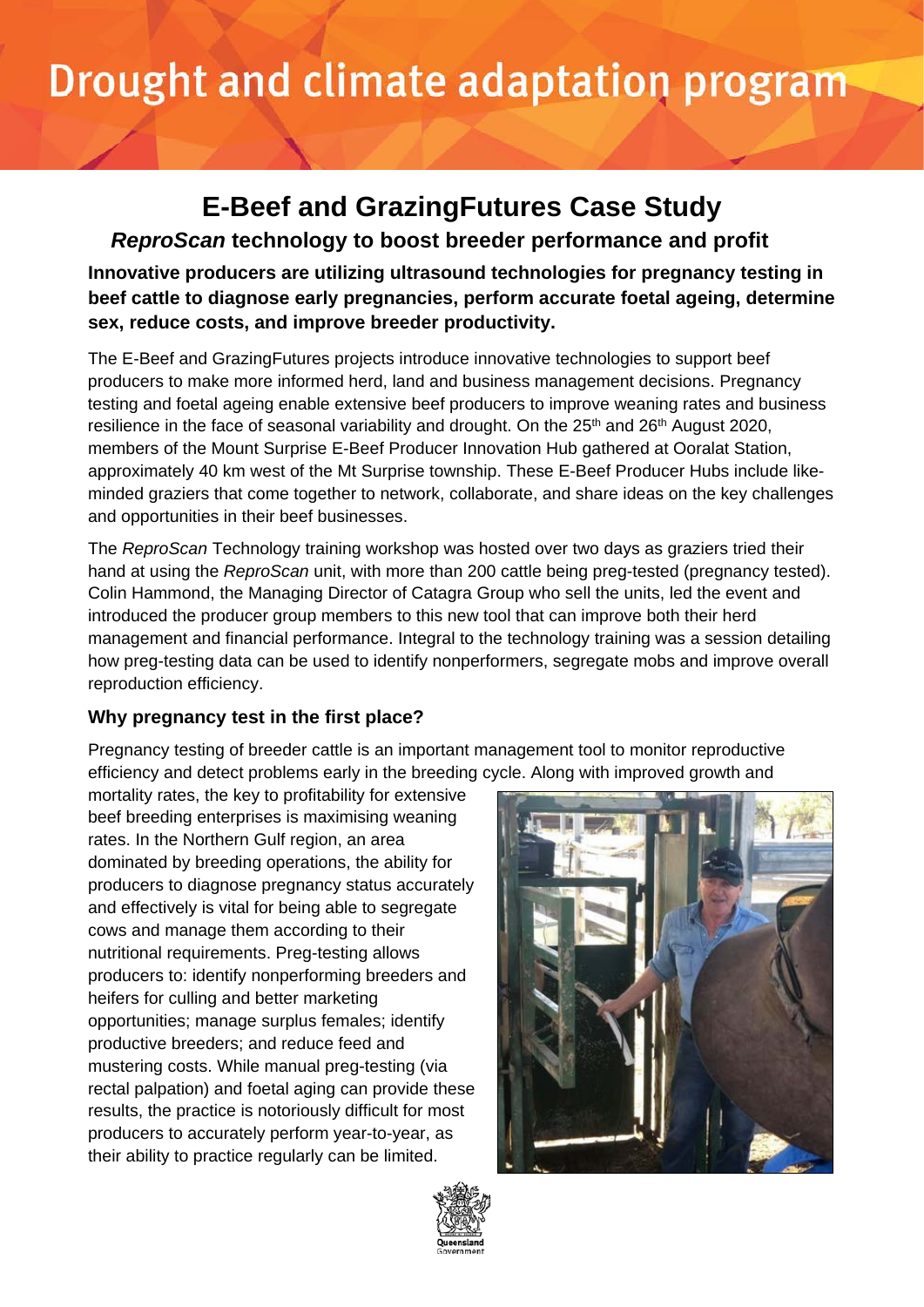Easy-to-use ultrasound scanning will increase the industry uptake of preg-testing across the northern rangelands.

#### **What is the** *ReproScan* **Unit?**

The *ReproScan* preg-testing unit is an ultrasound scanner that is a non-invasive, innovative convex probe that offers an alternative to manual rectal palpation. The advanced *ReproScan* technology allows producers who are new to, or lack confidence in manual methods, to rapidly develop their preg-testing skills. Within days, producers are able to use *ReproScan* to identify pregnant versus nonpregnant females, foetal age as early as 4-weeks and even determine the sex of the growing fetus.



### **Workshop overview**

This event was coordinated by the Northern Gulf Resource Management Group (NGRMG) in partnership with the Department of Agriculture & Fisheries (DAF) to showcase innovative ultrasound technology and demonstrate its benefit to northern beef producers. In particular, the training aimed to demonstrate:

- **1.** A simple preg-test method to help producers identify and make informed management decisions of pregnant and non-pregnant cows.
- **2.** Diagnosis of early pregnancies and the ability to accurately age a foetus by trimester.

The producers in attendance remarked how simple the unit was to use, and how preg-testing with the *ReproScan* was far less invasive to the animal. Producers also remarked that they felt more confident diagnosing early pregnancies using the unit, which they wouldn't have been able to if they had been preg-testing via rectal palpation.

#### **Day 1:**

The first day started in the yards with a practical introduction to the technology, followed immediately by producers having the opportunity to get their hands on a *ReproScan* unit. This first session was about becoming comfortable with the probe and improving the attendees' confidence in locating the uterus and determining pregnant versus non-pregnant cows. The producer group

members then completed a short theory component including a Q&A session prior to lunch.

After lunch, Russell Lethbridge of Werrington Station, a highly respected beef producer and a board member of Meat and Livestock Australia, discussed the benefits of preg-testing cows and heifers on extensive breeding operations in north Queensland. He articulated how *ReproScan* could be integrated into existing beef operations and improve herd management practices in the region. Russel explained how this technology can



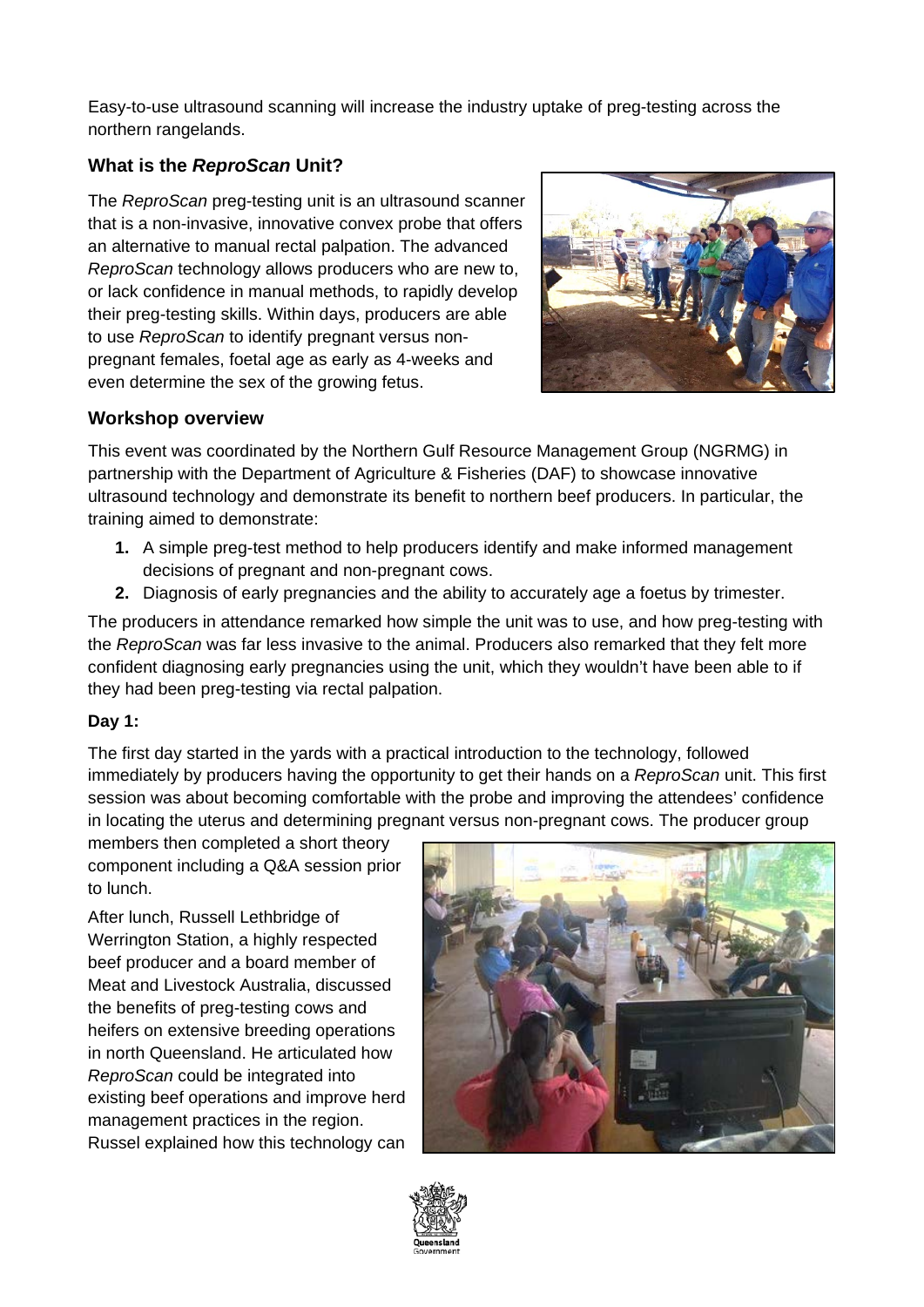be useful in defining overall breeder performance, enabling producers to achieve higher reproduction rates and improved financial performance. Russel delivered a number of sobering facts to the group, most notably that across northern Australia, the average breeder delivers just three calves in her lifetime before being culled at 10 years of age, in most cases. Accurate pregtesting with new industry tools such as *ReproScan* is essential to lift these poor reproductive rates. Russell described the importance of segregating breeders and caring for them according to their needs. For example, he spoke of the importance of looking after joiner heifers to ensure they are given the best opportunity to fall pregnant, give birth and care for their first calf. Russel also stressed the importance of managing joining periods to ensure cows calve at the optimum time of the season, maximising energy and protein supply to the cow-calf unit.

The day wrapped up with more hands-on training which saw all participants improve skills.

# **Day 2:**

By early on the second day, the group proved more than capable of determining pregnancies. Colin encouraged the group to focus on ageing the pregnancies into trimesters, which all participants picked up quickly. In addition to the crush-mounted screen there was an additional monitor set up in the yards for other producers to watch and evaluate pregnancy and foetal age for themselves. This kept attendees actively engaged and continuing to *'get their eye in'* even when not controlling the probe themselves.



Foetal ageing during preg-testing is needed to identify calving windows and guide herd management and segregation decisions. Cows at different stages of pregnancy and lactation have particular nutritional requirements that ideally can be managed with supplementation, paddock selection and setting stocking rates accordingly.

By the end of day two everyone was confident at identifying pregnant and empty cows and could classify pregnancies into trimesters.

#### **In summary**

This two-day training workshop exemplified why the Producer Innovation Hubs were initially developed and the industry benefits of the E-Beef and GrazingFutures partnership. The event brought together producers from throughout the region into an environment that encouraged peerto-peer learning. This training laid the foundations for producers to develop new skills and knowledge, with support not only from industry leaders such as Colin and Russell, but also from each other.